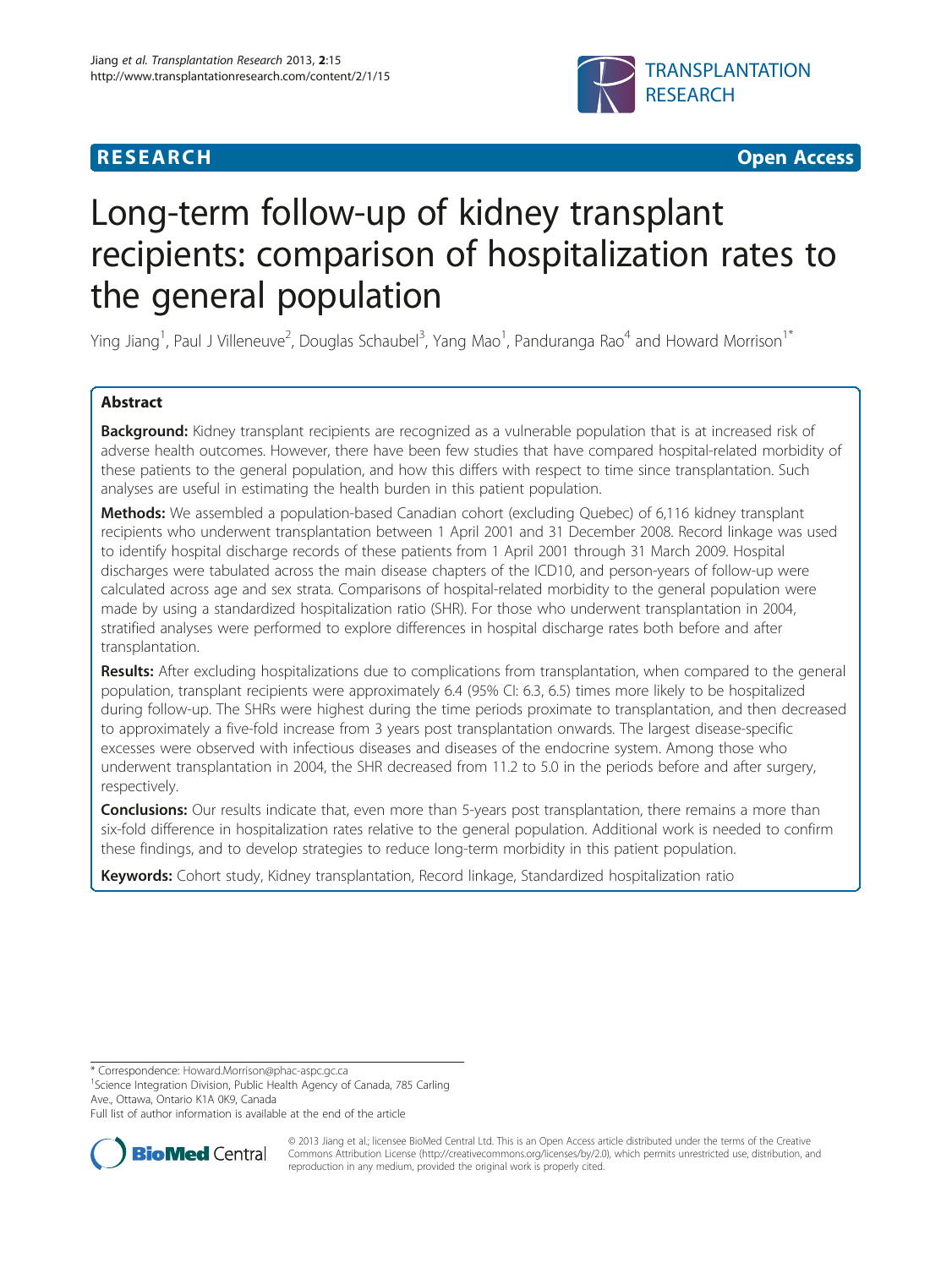## Background

In Canada, the prevalence of end-stage renal disease has increased steadily over the past 20 years [\[1](#page-7-0)-[3](#page-7-0)]. Kidney transplantation is the preferred treatment among individuals with end-stage renal disease, and improvements in treatment have produced a 1-year survival probability following transplantation that now exceeds 90% [[4](#page-7-0)]. Improved survival implies a substantially increased opportunity to experience adverse health events post transplantation. Kidney transplant recipients have higher incidence rates of cancer, particularly non-Hodgkin's lymphoma and skin cancer when compared to the general population [\[5,6\]](#page-7-0). These recipients are also more likely to be at an increased risk of developing cardiovascular disease [\[7,8](#page-7-0)], diabetes mellitus [[9,10\]](#page-7-0), fractures [\[11-13\]](#page-7-0), and infection [\[14](#page-7-0)] post transplantation. In addition, some have recently suggested that transplant patients are more likely than the general population to have higher rates of depression or other psychiatric illnesses [\[15,16](#page-7-0)].

To date, there have been relatively few studies that have evaluated the long-term hospitalization patterns among kidney transplant patients. Those that have were typically single-center studies that have been focused on specific diseases and were based on relatively small numbers of transplant patients [[9,13,15\]](#page-7-0). Hospitalization admissions patterns have previously been evaluated using data from the Dialysis Outcomes and Practice Patterns Study (DOPPS) that examined hospital admissions among dialysis patients. Unfortunately these analyses excluded transplant patients [\[17\]](#page-7-0). Another study [[18\]](#page-7-0) based on US transplant patients was more focused on statistical methods and did not provide comparisons to the general population. In our view, there is insufficient information to adequately characterize the longterm hospitalization burden in the post-transplant renal recipient.

This study aims to address two important research questions that remain unanswered. First, to what extent does transplantation reduce hospital-related morbidity among kidney transplant recipients post transplantation; and second, does the increased need for hospitalization among transplant recipients change with increasing time since transplantation? We used two population-based administrative datasets to create a longitudinal dataset that allows these research questions to be addressed.

## Methods

## Study population

Our study cohort was created by abstracting data from a national information system for renal and extra-renal organ failure and transplantation in Canada, the Canadian Organ Replacement Registry (CORR), which is maintained by the Canadian Institute for Health Information (CIHI). Data are provided to the CORR from all 27 kidney transplant programs across Canada. It has been estimated that the CORR covers approximate 99% of all transplant patients in Canada [\[19](#page-7-0)]. Patients included in this analysis consisted of those in the CORR database who underwent renal transplantation between 1 April 2001 and 31 December 2008. We restricted analyses to records that represented an individual's first transplantation. Patients who underwent more than one kidney transplantation were excluded from analysis. Individual-level variables extracted from the CORR included date of birth, gender, province of residence, and vital status.

#### Ascertainment of hospital admissions

The hospitalization experience of the cohort members was determined by linking the personal identifiable data from the CORR to information from the Canadian Discharge Abstract Database (DAD) [\[20\]](#page-7-0). The DAD is a populationbased database that contains information on all separations from acute care institutions, including discharges, deaths, sign-outs, and transfers (excluding Quebec). It has been estimated that the DAD captures >95% of all hospitalization in Canada (excluding Quebec).

The DAD and CORR record linkage process generated an analysis dataset for the time period between 1 April 2001 and 31 March 2009 identifying hospital discharges among the renal transplant patients. The Most Responsible Diagnosis was used at the time of hospital discharge to classify morbidity among the study population. Hospital admissions were classified based on International Classification of Diseases-10 version (ICD10) chapter definitions [[21](#page-7-0)]. Since DAD does not capture information in Quebec, all records from Quebec in CORR were also excluded for the linkage and analysis.

Since hospitalization during the first couple of months after renal transplant likely reflects morbidity related to the transplant procedure itself, the follow-up interval within the first 60 days after the procedure was examined separately. Initially, a total of 6,116 renal transplant recipients who underwent transplantation between 1 April 2001 and 31 December 2008 were identified. Patients who ended the follow-up within the first 60 days after transplant  $(n=37)$  were analyzed only for the short-term follow-up in the study. In summary, our risk estimates for medium- and long-term hospital utilization were based on 6,079 renal transplant patients. All transplant patients were followed up until either death (between 1 April 2001 and 31 March 2009) or the end of the study (31 March 2009).

#### Statistical analysis

Person-years of follow-up and the number of hospitalizations were tabulated across strata defined by: 5-year age-group, sex (male, female), length of follow-up (<60 days, 60 days to  $<$ 3 years, 3 years to  $<$ 5 years, and 5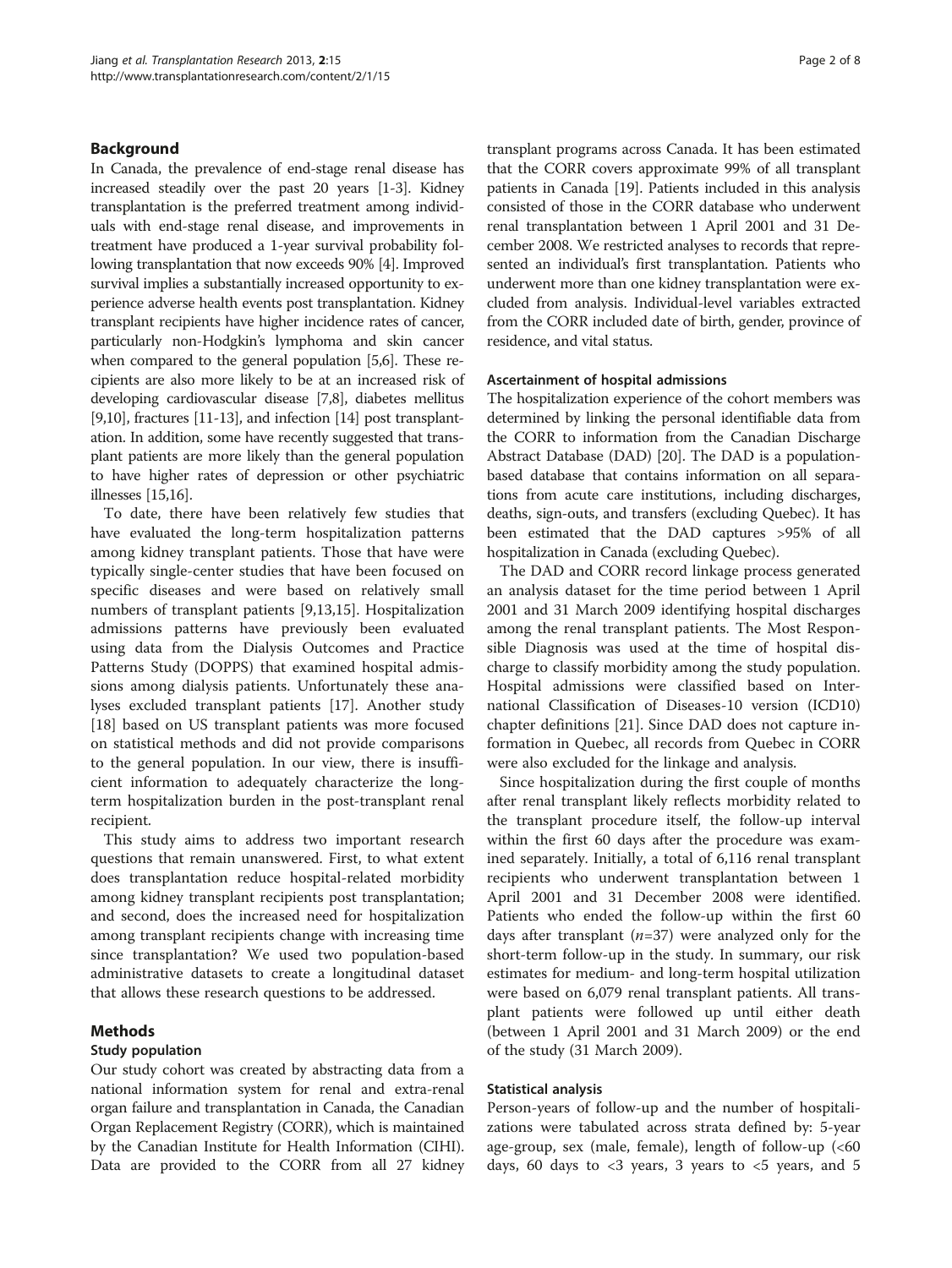years and over), and calendar year (2001 to 2008). The DATAB module in the Epicure software program was used to tabulate these person-years [\[22](#page-7-0)]. Hospital discharge rates for the Canadian general population exclude Quebec were also obtained from the DAD, and were computed across the same age-group and sex strata.

Hospital discharge rates for the kidney transplant cohort were compared to those of the general population using the Standardized Hospitalization Ratio (SHR). The SHR represents the ratio of observed-to-expected numbers of hospital admissions, with the 'expected' reflecting the number of hospitalizations that would be expected in the transplant cohort if it had the same age-sex specific hospital discharge rates as the general population. The 95% confidence intervals (CIs) for the SHRs were constructed using the normal approximation [\[23](#page-7-0)].

Disease categories for complications of procedures/ transplanted organs rejection, follow-up examination and adjustment, and other supplementary classifications related to transplant procedure (ICD-10 codes: S01-T99, V01-Y98, and Z00-Z99) were investigated separately and not included in the SHRs comparison. Statistical significance was determined based on a two-tailed alpha of 5%. To adjust for differences in the sex and length of follow-up distribution, the stratified SHRs were also calculated. Analyses were repeated for each of the following main disease categories comprising the ICD-10. The proportions of hospital admission on major disease category were calculated by length of follow-up and compared to those in the general population.

To evaluate whether transplantation reduced morbidity, we conducted a period-rates comparison among individuals having sufficient follow-up time both before and after surgery. Specifically, among kidney transplant recipients who underwent transplantation between 1 April 2004 and 31 March 2005 we compared the SHRs in the pretransplant (1 April 2001 to 31 March 2003) and posttransplant periods (1 April 2006 to 31 March 2008).

# Results and discussion

# Results

# Descriptive statistics

The basic statistics for the study cohort are provided in Table 1. The cohort consisted of 6,116 renal failure patients who underwent transplantation between 1 April 2001 and 31 December 2008. The mean age of the recipients was 47.2 years, and the 25th and 75th age percentiles were 37.2 and 58.8, respectively. Approximately 62% of the cohort was male. In total, 22,619.3 personyears were accrued between the date of transplantation and the end of follow-up. Approximately 8% of the cohort ( $n=482$ ) was deceased at the end of the follow-up interval, of which 37 patients died between within the first 60 days post transplant. In the study, 6,079 patients

| Characteristic                      | Patients (n) | %     |  |
|-------------------------------------|--------------|-------|--|
| Sex                                 |              |       |  |
| Male                                | 3,779        | 61.8  |  |
| Female                              | 2,337        | 38.2  |  |
| Age at transplant (years)           |              |       |  |
| $<$ 15                              | 213          | 3.5   |  |
| 15 to $<$ 40                        | 1,600        | 26.2  |  |
| 40 to $<$ 55                        | 2,139        | 35.0  |  |
| 55 to $< 70$                        | 1,905        | 31.1  |  |
| 70 and over                         | 259          | 4.2   |  |
| Total length of follow-up           |              |       |  |
| $< 60 \text{ days}^a$               | 37           | 0.6   |  |
| 60 days to $<$ 3 years              | 2,588        | 42.3  |  |
| 3 years to $<$ 5 years              | 1,538        | 25.2  |  |
| 5 years and over                    | 1,953        | 31.9  |  |
| Year of renal transplant            |              |       |  |
| 2001                                | 538          | 8.8   |  |
| 2002                                | 712          | 11.6  |  |
| 2003                                | 719          | 11.8  |  |
| 2004                                | 728          | 11.9  |  |
| 2005                                | 762          | 12.4  |  |
| 2006                                | 879          | 14.4  |  |
| 2007                                | 904          | 14.8  |  |
| 2008                                | 874          | 14.3  |  |
| Total (excluding the first 60 days) | 6,079        | 99.4  |  |
| Total                               | 6,116        | 100.0 |  |

Table 1 Descriptive characteristics of kidney transplant recipients in the Canadian Organ Replacement Registry (excluding Quebec) undergoing transplantation between April 2001 and December 2008

<sup>a</sup>These subjects were excluded in the estimation of hospitalization.

were followed-up for post-transplant hospital admissions commencing 60 days after the transplant.

# Hospital admission rates

A total of 17,431 hospitalizations were observed among the kidney transplant recipients over the follow-up interval. After excluding patients with <60 days of follow-up and hospitalization for transplant procedure related causes, the total number of hospital admissions in this cohort was 14,147. The SHR was 6.4 relative to the Canadian general population, with similar ratios for men and women (male: SHR=6.2; female: SHR=6.5). Among disease categories, SHRs were most elevated for infectious diseases, endocrine disorders, and congenital anomalies. Complications of pregnancy in women was the only condition for which the hospitalization rates were lower among the kidney transplant patients relative to the general population (SHR=0.2) (Table [2\)](#page-3-0).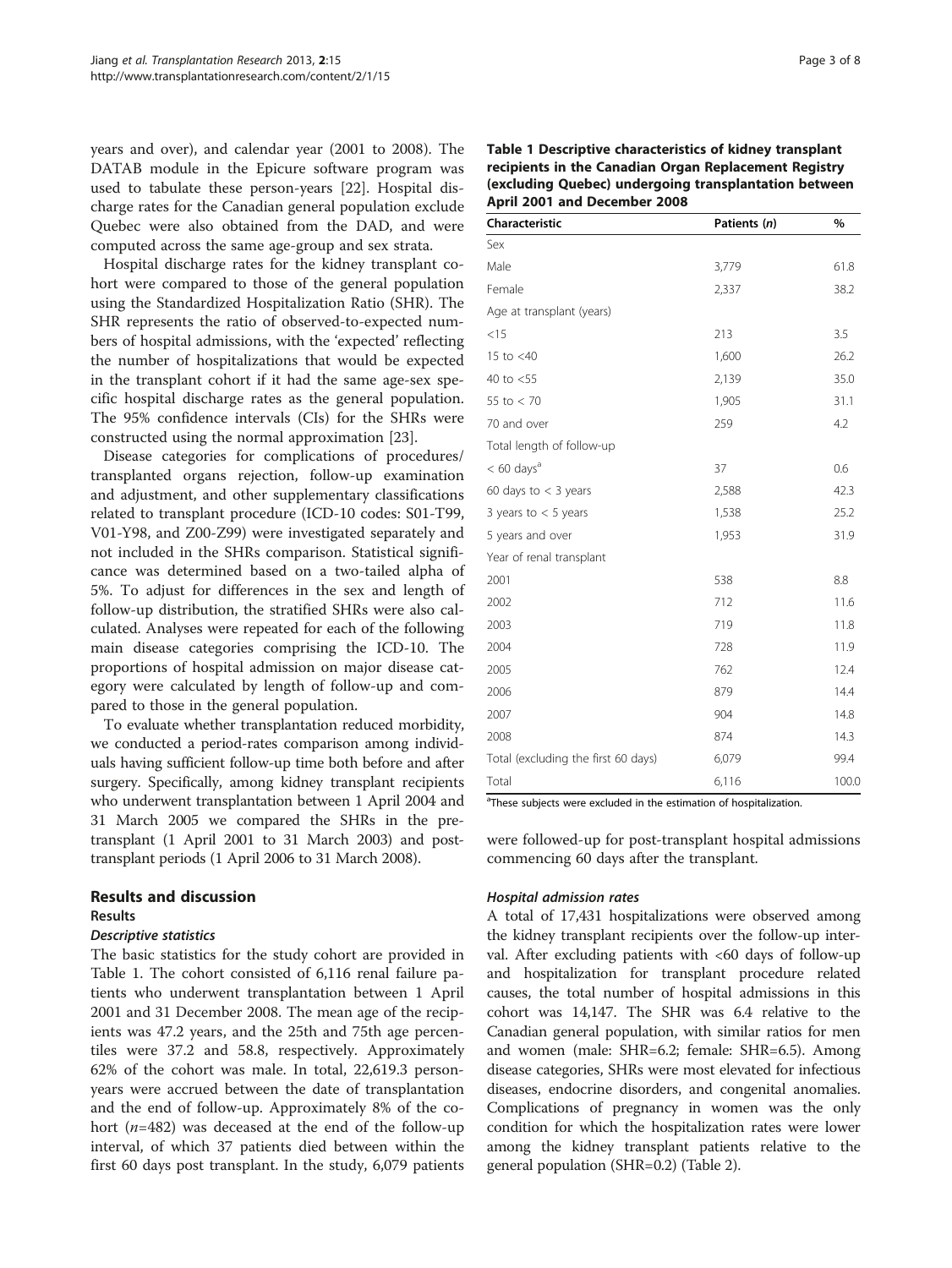| Disease grouping                  | ICD10 <sup>b</sup>                      |          | Kidney transplant patients |            |            |  |
|-----------------------------------|-----------------------------------------|----------|----------------------------|------------|------------|--|
|                                   |                                         | Observed | Expected                   | <b>SHR</b> | 95% CI     |  |
| All hospitalizations              |                                         | 14,147   | 1,876.1                    | 7.5        | 7.4, 7.7   |  |
| All hospitalizations <sup>c</sup> | Excluding S01-T99, V01-Y98, and Z00-Z99 | 10,227   | 1,604.6                    | 6.4        | 6.3, 6.5   |  |
| Infectious diseases               | A00-B99                                 | 853      | 27.4                       | 31.2       | 29.1, 33.4 |  |
| Neoplasms                         | C00-D48                                 | 498      | 171.2                      | 2.9        | 2.7, 3.2   |  |
| Blood disorders                   | D50-D89                                 | 201      | 16.5                       | 12.2       | 10.6, 14.0 |  |
| Endocrine disorders               | E00-E99                                 | 1,114    | 50.6                       | 22.0       | 20.7, 23.3 |  |
| Mental disorders                  | F00-F99                                 | 80       | 84.7                       | 0.9        | 0.7, 1.2   |  |
| Nervous system and sense organs   | G00-G99, H00-H95                        | 483      | 43.2                       | 11.2       | 10.2, 12.2 |  |
| Circulatory                       | $100 - 199$                             | 1,078    | 298.6                      | 3.6        | 3.4, 3.8   |  |
| Respiratory                       | J00-J99                                 | 661      | 123.4                      | 5.4        | 4.9, 5.8   |  |
| Digestive                         | K00-K93                                 | 1,480    | 227.0                      | 6.5        | 6.2, 6.9   |  |
| Skin and subcutaneous tissue      | L00-L99                                 | 165      | 19.9                       | 8.3        | 7.1, 9.7   |  |
| Musculoskeletal                   | M00-M99                                 | 420      | 128.8                      | 3.3        | 3.0, 3.6   |  |
| Genitourinary                     | N00-N99                                 | 2,132    | 120.2                      | 17.7       | 17.0, 18.5 |  |
| Complications of pregnancy        | O00-O99                                 | 38       | 158.2                      | 0.2        | 0.2, 0.3   |  |
| Congenital anomalies              | Q00-Q99                                 | 53       | 2.8                        | 18.9       | 14.2, 24.8 |  |
| Symptoms ill defined              | R00-R99                                 | 968      | 114.6                      | 8.4        | 7.9, 9.0   |  |

<span id="page-3-0"></span>Table 2 Number of hospitalizations and standardized hospitalization ratios (SHRs) relative to the general population among 6,079 kidney transplant patients, between April 2001 and December 2008, by disease category<sup>a</sup>

a Follow-up interval was from 60 days after the date of their renal transplant to the date of death or until 31 March 2009.

<sup>b</sup>ICD 10, International Classification of Diseases, 10th.

c Disease category on complications of procedures/ transplanted organs rejection, follow-up examination and adjustment, and other supplementary classifications related to transplant procedure (ICD-10 codes: S01-T99, V01-Y98, and Z00-Z99) was excluded.

During the first 60 days after the transplant procedure, 60% of hospital admissions were attributable to the procedure itself or to related causes which included complications of procedure, transplanted organs rejection, and follow-up examination and other factors influencing health status (Table [3\)](#page-4-0). This decreased to 30% thereafter. After excluding procedure-related causes, during the first 60 days post transplant, the patient cohort experienced higher standardized hospitalization ratios due to infectious disease, endocrine and genitourinary disease, and lower SHRs for neoplasms and circulatory disease. In the long-term follow-up analysis the proportions of hospital admission of major causes of disease, such as circulatory disease and respiratory disease, tended to return closely to those in the general population (data not shown). There were significant differences on hospital admission rates by province during the follow-up periods. Between 2006 and 2008, the SHR in Ontario was 380/100,000 person-years which was significantly lower than British Columbia (508/100,000 person-years) and that of the Atlantic region (NB 583/100,000 personyears, NS 633/100,000 person-years, and NL 795/ 100,000 person-years).

In Table [3](#page-4-0) SHRs of hospital admissions decreased by time since transplantation. In general, the highest SHR was observed in the period immediately after transplant

procedure (<60 days); then it decreased and stabilized after 3 years post transplant. Excluding hospitalization <60 days after transplantation disease-specific SHRs were the highest for infectious diseases (SHR=38.9; 95% CI=36.0-42.0) and endocrine disorders (SHR=25.3, 95% CI=23.5-27.1). It is worth noting that the SHRs of infectious diseases and genitourinary diseases were extremely high, but decreased rapidly, while the SHRs for neoplasms and circulatory diseases were relatively stable throughout the follow-up intervals (3.0 and 4.5, respectively), excluding the fellow-up period of <60 days.

Figure [1](#page-4-0) displays trends in the hospitalization rates by follow-up period. The highest hospitalization rates were in the first year of follow-up post transplant. After the first year, SHRs decreased considerably for the next 2 to 3 years of follow-up. After 3 to 4 years post transplant, hospitalization rates appeared to level off, and remained stable for the rest of the follow-up period. Figure [2](#page-5-0) reveals that such trends were very similar when analyzed separately by age group.

## Morbidity impact on transplant procedure

Table [4](#page-5-0) provided hospital admission rates and SHRs of both pre- (1 April 2001 to 31 March 2003) and post- (1 April 2006 to 31 March 2008) transplant periods among patients who underwent transplantation in 2004.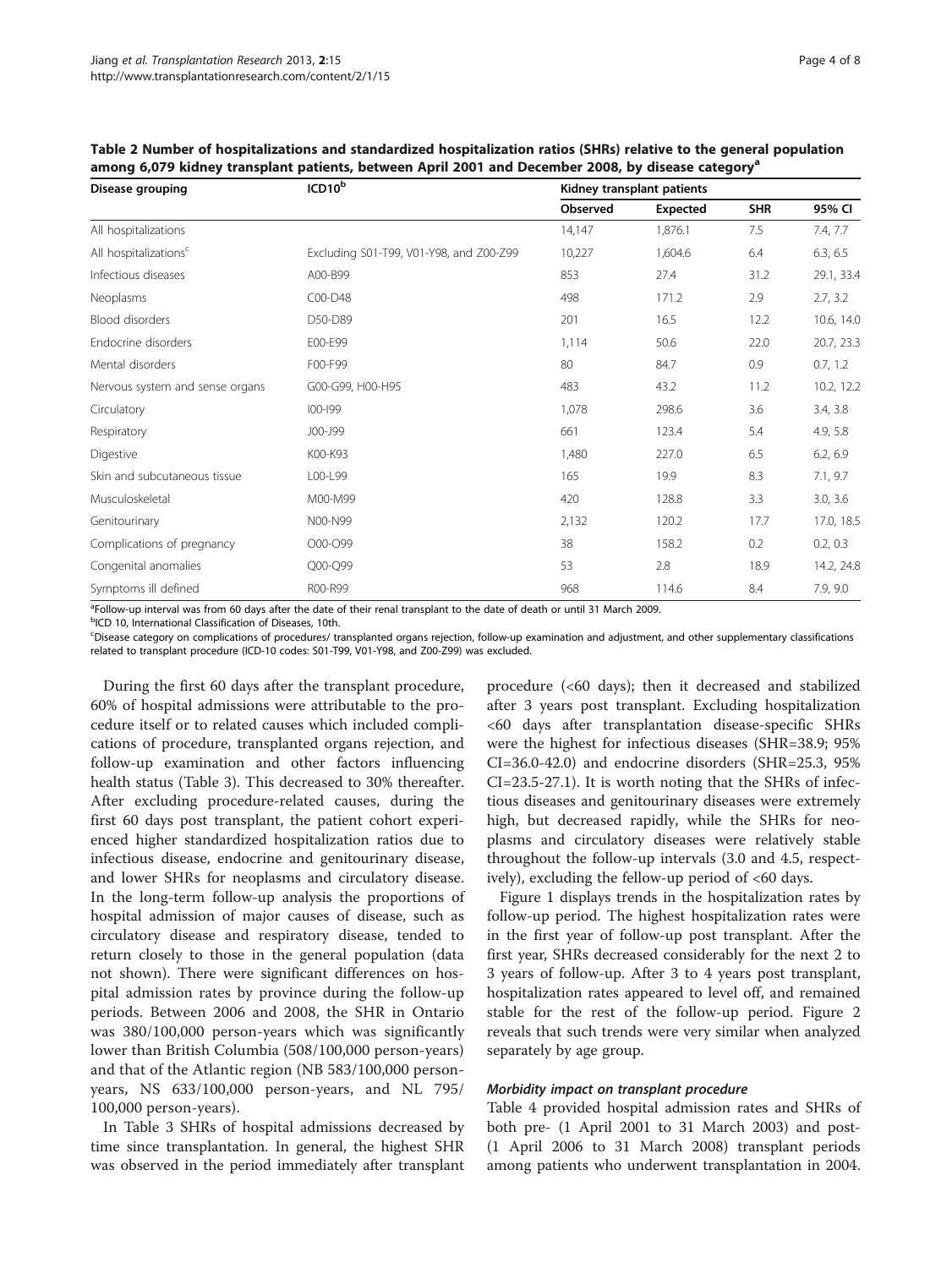| Disease grouping                                                                    | Time since transplantation |                     |                        |                     |                  |                     |                 |                     |  |
|-------------------------------------------------------------------------------------|----------------------------|---------------------|------------------------|---------------------|------------------|---------------------|-----------------|---------------------|--|
|                                                                                     | 0 days to $< 60$ days      |                     | 60 days to $<$ 3 years |                     | 3 to $<$ 5 years |                     | 5 years or over |                     |  |
|                                                                                     | $O^{\rm b}$                | <b>SHR (95% CI)</b> | 0                      | <b>SHR (95% CI)</b> | $\mathcal{O}$    | <b>SHR (95% CI)</b> | $\mathcal{O}$   | <b>SHR (95% CI)</b> |  |
| All hospitalizations                                                                | 3,284                      | 40.1 (38.7, 41.5)   | 10,063                 | $8.8$ $(8.7, 9.0)$  | 2,609            | 5.5(5.3, 5.7)       | 1,475           | $5.6$ $(5.3, 5.9)$  |  |
| All hospitalizations excluded ICD-10:<br>S01-T99, V01-Y98, and Z00-Z99 <sup>c</sup> | 1,371                      | 19.6 (18.6, 20.7)   | 7,015                  | $7.2$ $(7.1, 7.4)$  | 2,044            | $5.0$ (4.8, 5.2)    | 1,165           | $5.2$ (4.9, 5.5)    |  |
| Infectious diseases                                                                 | 111                        | 92.5 (76.1, 111.4)  | 648                    | 38.9 (36.0, 42.0)   | 124              | 18.0 (14.9, 21.4)   | 81              | 20.8 (16.5, 25.8)   |  |
| Neoplasms                                                                           | 6                          | $0.8$ $(0.3, 1.8)$  | 320                    | $3.1$ $(2.8, 3.5)$  | 105              | $2.4$ (2.0, 2.9)    | 73              | 3.0(2.3, 3.8)       |  |
| <b>Blood disorders</b>                                                              | 27                         | 38.6 (25.4, 56.1)   | 165                    | 17.4 (14.8, 20.2)   | 24               | $6.0$ (3.8, 8.9)    | 12              | 5.5(2.8, 9.5)       |  |
| Endocrine disorders                                                                 | 148                        | 67.3 (56.9, 79.0)   | 773                    | 25.3 (23.5, 27.1)   | 239              | 18.5 (16.3, 21.0)   | 102             | 14.4 (11.7, 17.4)   |  |
| Mental disorders                                                                    | 9                          | 2.3(1.1, 4.4)       | 43                     | 0.8(0.6, 1.1)       | 21               | $1.0$ (0.6, 1.5)    | 16              | 1.5(0.8, 2.4)       |  |
| Nervous system and sense organs                                                     | 16                         | 8.4 (4.8, 13.7)     | 311                    | 11.9 (10.6, 13.3)   | 112              | 10.3 (8.5, 12.4)    | 60              | 10.0 (7.6, 12.9)    |  |
| Circulatory                                                                         | 179                        | 14.3 (12.3, 16.6)   | 633                    | $3.6$ $(3.3, 3.8)$  | 247              | $3.2$ (2.8, 3.6)    | 198             | $4.5$ (3.9, 5.2)    |  |
| Respiratory                                                                         | 31                         | $6.0$ $(4.0, 8.5)$  | 400                    | $5.4$ (4.9, 6.0)    | 167              | $5.3$ (4.5, 6.2)    | 94              | $5.2$ (4.2, 6.3)    |  |
| Digestive                                                                           | 172                        | 17.2 (14.7, 20.0)   | 1,032                  | 7.5 (7.0, 7.9)      | 277              | 4.8 (4.3, 5.4)      | 171             | 5.5(4.7, 6.3)       |  |
| Skin and subcutaneous tissue                                                        | 7                          | $7.8$ $(3.1, 16.0)$ | 103                    | 8.4 (6.9, 10.2)     | 39               | 7.8 (5.5, 10.7)     | 23              | 8.5 (5.4, 12.8)     |  |
| Musculoskeletal                                                                     | 18                         | 3.3(1.9, 5.2)       | 261                    | $3.4$ $(3.0, 3.8)$  | 109              | 3.3(2.7, 4.0)       | 50              | $2.7$ (2.0, 3.6)    |  |
| Genitourinary                                                                       | 411                        | 79.0 (71.6, 87.1)   | 1,577                  | 21.7 (20.6, 22.8)   | 375              | 12.3 (11.1, 13.6)   | 180             | 10.6 (9.2, 12.3)    |  |
| Complications of pregnancy                                                          | 0                          | n/a                 | 19                     | $0.2$ (0.1, 0.3)    | 14               | $0.4$ $(0.2, 0.6)$  | 5               | $0.2$ (0.1, 0.6)    |  |
| Congenital anomalies                                                                | 8                          | 80.0 (34.4, 157.6)  | 33                     | 22.0 (15.1, 30.9)   | 13               | 21.7 (11.5, 37.1)   | 7               | 23.3 (9.3, 48.1)    |  |
| Symptoms ill defined                                                                | 228                        | 46.5 (40.7, 53.0)   | 697                    | 10.1 (9.4, 10.9)    | 178              | $6.1$ $(5.2, 7.1)$  | 93              | 5.7(4.6, 7.0)       |  |

<span id="page-4-0"></span>Table 3 SHRs for hospitalizations among kidney transplant patients relative to the Canadian general population, by time since transplantation, 2000 to 2008<sup>a</sup>

<sup>a</sup>Individuals were followed up from the date of their renal transplant until the date of death or 31 March 2009.

<sup>b</sup>O Observed.

<sup>o</sup>O Observed.<br><sup>c</sup>Disease category on complications of procedures/transplanted organs rejection, follow-up examination and adjustment, and other supplementary classifications related to transplant procedure (ICD-10 codes: S01-T99, V01-Y98, and Z00-Z99) was excluded.

The overall pre-transplant hospital admission rate was 11 times higher than that of the general population while the post-transplant hospital admission rate was 5 times higher. The disease specific statistics shown the SHRs had reduced from 61 to 3 for blood disorders, 57



to 17 for endocrine disorders, 14 to 4 for circulatory diseases, and 43 to 13 for genitourinary diseases. In general, the post-transplant admission rate was about 40% of the pre-transplant hospital rate. With the exceptions of admissions for infection, neoplasms, and respiratory diseases, transplant patients had much lower hospital admission rates post transplantation compared to pre transplantation, especially for blood disorders, endocrine disorders, and circulatory and genitourinary diseases.

## Discussion

This study found that kidney transplant recipients had higher hospital admission rates both overall and for many different disease groupings when compared to the general population. These results are consistent across the entire cohort and all the subgroup analyses. A similar observation of higher rates of hospitalization among kidney transplant recipients has been noted by Boubaker et al. who also reported that the most common causes of hospitalization in their study were infections and renal dysfunction [\[24](#page-7-0)]. Abbott el al. noted that renal transplant recipients were at high risk for hospitalizations for cytomegalovirus disease and fractures [\[25,26](#page-7-0)].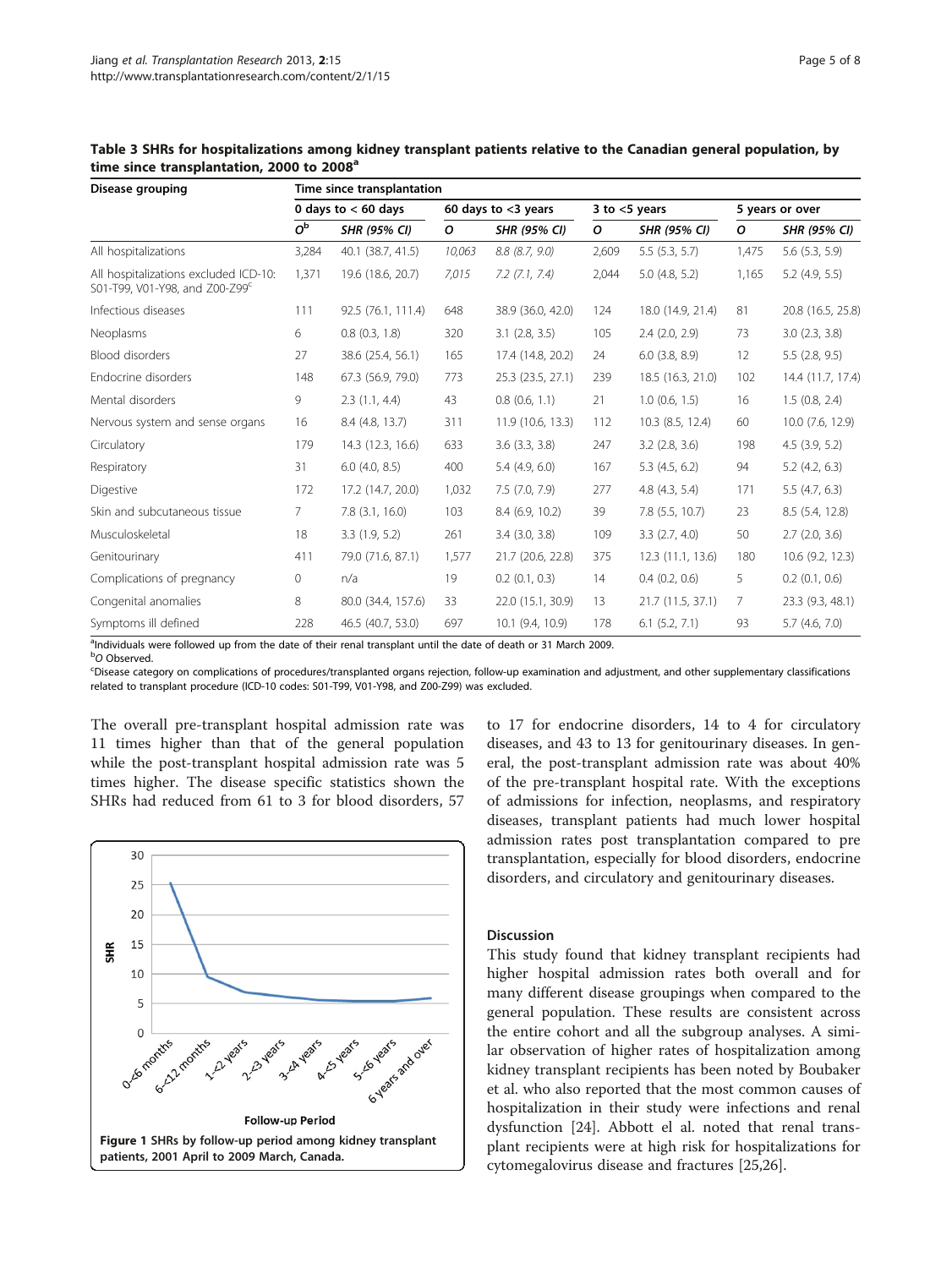<span id="page-5-0"></span>

Table 4 Pre- and post-transplantation hospital admission rates comparison among 728 kidney transplant recipients, 2004

| Disease grouping                                                             | General<br>population<br>hospital<br>admission rate | Pre-transplant hospital<br>admission rate (n) (April<br>2001 to March 2003) | Pre-transplant/<br>general<br>population | Post-transplant<br>hospital admission<br>rate $(n)$ (April 2006<br>to March 2008) | Post-transplant/<br>qeneral<br>population | Post-transplant/<br>Pre-transplant |
|------------------------------------------------------------------------------|-----------------------------------------------------|-----------------------------------------------------------------------------|------------------------------------------|-----------------------------------------------------------------------------------|-------------------------------------------|------------------------------------|
| All hospitalizations                                                         | 79.8                                                | 1,091.3 (1589)                                                              | 13.7                                     | 436.1 (635)                                                                       | 5.5                                       | 0.4                                |
| All hospitalizations<br>excluded ICD-10:<br>S01-T99, V01-Y98,<br>and Z00-Z99 | 68.1                                                | 762.4 (1110)                                                                | 11.2                                     | 337.9 (492)                                                                       | 5.0                                       | 0.4                                |
| Infectious diseases                                                          | 1.4                                                 | 15.8(23)                                                                    | 11.3                                     | 20.6(30)                                                                          | 14.7                                      | 1.3                                |
| Neoplasms                                                                    | 5.7                                                 | 16.5(24)                                                                    | 2.9                                      | 22.0(32)                                                                          | 3.9                                       | 1.3                                |
| <b>Blood disorders</b>                                                       | 0.7                                                 | 42.6(62)                                                                    | 60.9                                     | 2.1(3)                                                                            | 3.0                                       | 0.1                                |
| Endocrine disorders                                                          | 2.0                                                 | 114.0 (166)                                                                 | 57.0                                     | 33.7 (49)                                                                         | 16.9                                      | 0.3                                |
| Mental disorders                                                             | 3.9                                                 | 4.1(6)                                                                      | 1.1                                      | 2.1(3)                                                                            | 0.5                                       | 0.5                                |
| Nervous system and<br>sense organs                                           | 1.8                                                 | 30.9(45)                                                                    | 17.2                                     | 15.1(22)                                                                          | 8.4                                       | 0.5                                |
| Circulatory                                                                  | 9.7                                                 | 131.9 (192)                                                                 | 13.6                                     | 39.1 (57)                                                                         | 4.0                                       | 0.3                                |
| Respiratory                                                                  | 6.3                                                 | 24.7 (36)                                                                   | 3.9                                      | 29.5 (43)                                                                         | 4.7                                       | 1.2                                |
| Digestive                                                                    | 8.8                                                 | 96.8 (141)                                                                  | 11.0                                     | 61.8 (90)                                                                         | 7.0                                       | 0.6                                |
| Skin and subcutaneous<br>tissue                                              | 0.8                                                 | 7.6(11)                                                                     | 9.5                                      | 4.8(7)                                                                            | 6.0                                       | 0.6                                |
| Musculoskeletal                                                              | 4.5                                                 | 27.5 (40)                                                                   | 6.1                                      | 11.7(17)                                                                          | 2.6                                       | 0.4                                |
| Genitourinary                                                                | 4.7                                                 | 199.9 (291)                                                                 | 42.5                                     | 61.1 (89)                                                                         | 13.0                                      | 0.3                                |
| Complications of<br>pregnancy                                                | 12.1                                                | 6.2(9)                                                                      | 0.5                                      | 2.7(4)                                                                            | 0.2                                       | 0.4                                |
| Congenital anomalies                                                         | 0.4                                                 | 11.7(17)                                                                    | 29.3                                     | 0.7(1)                                                                            | 1.8                                       | 0.1                                |
| Symptoms ill defined                                                         | 4.7                                                 | 31.6 (46)                                                                   | 6.7                                      | 30.9(45)                                                                          | 6.6                                       | 1.0                                |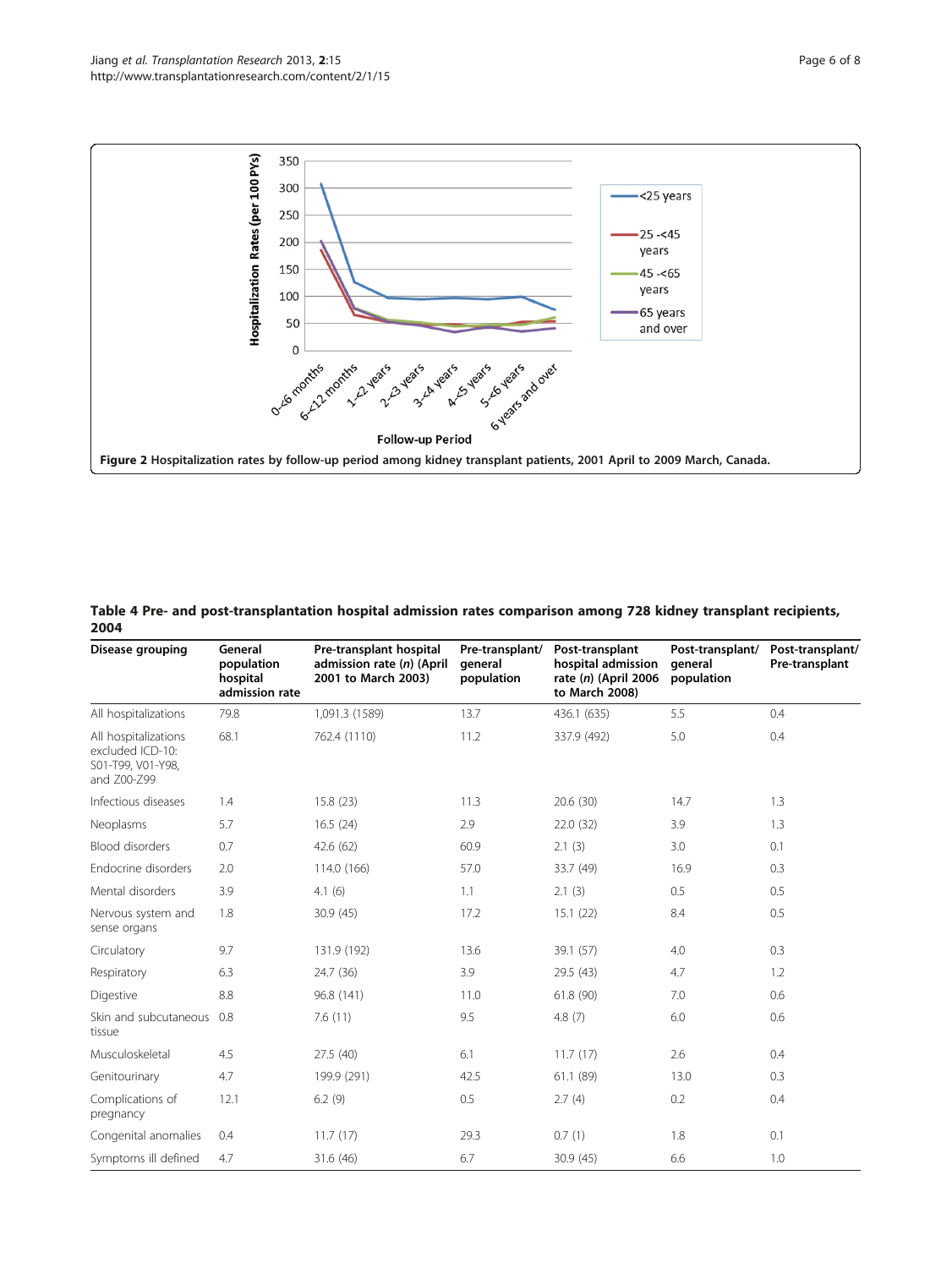In this patient cohort, the two most common causes of hospitalization were infectious diseases and endocrine disorders. This finding is consistent with other studies [[14,24,27,28](#page-7-0)]. However, over the follow-up period of the study, the hospitalizations for these diseases have decreased greatly. For example, the incidence of infection has dropped from approximately 70% to between 15% and 44% [\[14](#page-7-0)]. In our study, except for the first 60 days after a transplant procedure, close to 6% of total hospitalization was associated with infection through the study period. These reductions might be due to recent improvements in surgical techniques, immunosuppressive drugs, methods of diagnosis, and therapy. Urinary tract infection is the most common form of infection, and occurs in approximately 30% of patients within the first 3 months following transplantation [[29](#page-7-0)]. Cytomegalovirus (CMV) is also a common infection among renal transplant patients [[26](#page-7-0)]. The sole exception of an increased SHR was hospitalization due to complications of pregnancy which was likely due a much lower predisposition of transplant patients to become pregnant as these patients are likely older and may already have children or not want to become pregnant. Hospitalizations due to endocrine disorders are likely due to diabetes, a known complication of treatment with steroids. However the data are not granular enough to permit this to be ascertained.

The finding of the highest risk of hospital admission among those follow-up <60 days is not unexpected. This is likely related to the transplant procedure itself in addition to increased intensity of immune suppression during this period. Thereafter, SHR decreased over time, with a stable five-fold increased risk relative to the general population achieved at 3 years post transplant. The differences in hospitalization rates by province in particular between Ontario and BC or Atlantic region may be related to their follow-up care provision after transplant. In BC and Atlantic Canada patients are discharged to the community, and in the rest of the country (including Ontario) most care continues to be provided by the transplant centers.

Given the high quality and completeness in both CORR and DAD, it is reasonable to assume that losses to follow-up and primary diagnostic misclassification were low. As mentioned it has been estimated that <5% of hospital admissions would be missed across Canada (except Quebec), and therefore, the overall bias on the analysis should not be common. It is possible patients would be lost to follow-up if they moved outside the country after transplant procedure. However, given the medical needs of the kidney transplantation patients and the healthcare services provided within Canada, this number would be minimal.

Patients who underwent transplantation in 2004 could provide 2 years of hospital admission data for both pre transplant (2001 to 2003) and post transplant (2006 to 2008), allowing for a comparison of hospital admission between pre and post transplant except transplant procedure. The SHR decreased considerably pre to post transplant, from nearly 11 to approximately 5 suggesting that their overall health status improved significantly.

Caution should be exercised in interpreting the SHRs in this study. First, the DAD is an administrative database which only captures hospitalizations where patients were formally admitted to hospital and only those conditions severe enough to require hospitalization. It is unable to capture the morbidity among kidney transplant patients associated with increased visits to emergency departments where they are treated on an outpatient basis, or increased physician or prescription drug utilization. Second, biases may have been introduced from the patient selection process for transplantation. The selection criterion would differ by individual, and may reflect either a patient with optimum access to or with the most need for a transplant, or in sufficiently good health to be able to undergo transplantation. Since there is no patient level information on the criteria used to identify who underwent transplantation, the magnitude and the direction of the bias are unknown.

## Conclusions

In summary, the present study confirmed and quantified kidney transplant patients' much higher rates of hospitalization in reference to the general population. The highest cause specific excesses were from infectious diseases and endocrine disorders. Hospital admissions among the patient cohort decreased by time after transplant and reached equilibrium at 3 years. Subsequently, the post-transplant patients had a relative risk for hospitalization approximately 5 times than of the general population. These results may help guide the formulation and implementation of preventive programs after the transplant procedure.

#### Abbreviations

CI: Confidence interval; CIHI: Canadian Institute for Health Information; CORR: Canadian Organ Replacement Registry; DAD: Discharge abstract database; ICD: International Classification of Diseases; SHR: Standardized hospitalization ratio.

#### Competing interests

The authors declare that they have no competing interests.

#### Authors' contributions

YJ: linked datasets, analyzed data, drafted the manuscript. PV: participated in the data analysis and results interpretation. DS: critically revised the manuscript and helped to finalize the manuscript. YM: designed research and made substantial contributions to interpretation of data. PR: critically revised the manuscript and helped to finalize the manuscript. HM: critically revised the manuscript and gave final approval of the version to be published. All authors read and approved the final manuscript.